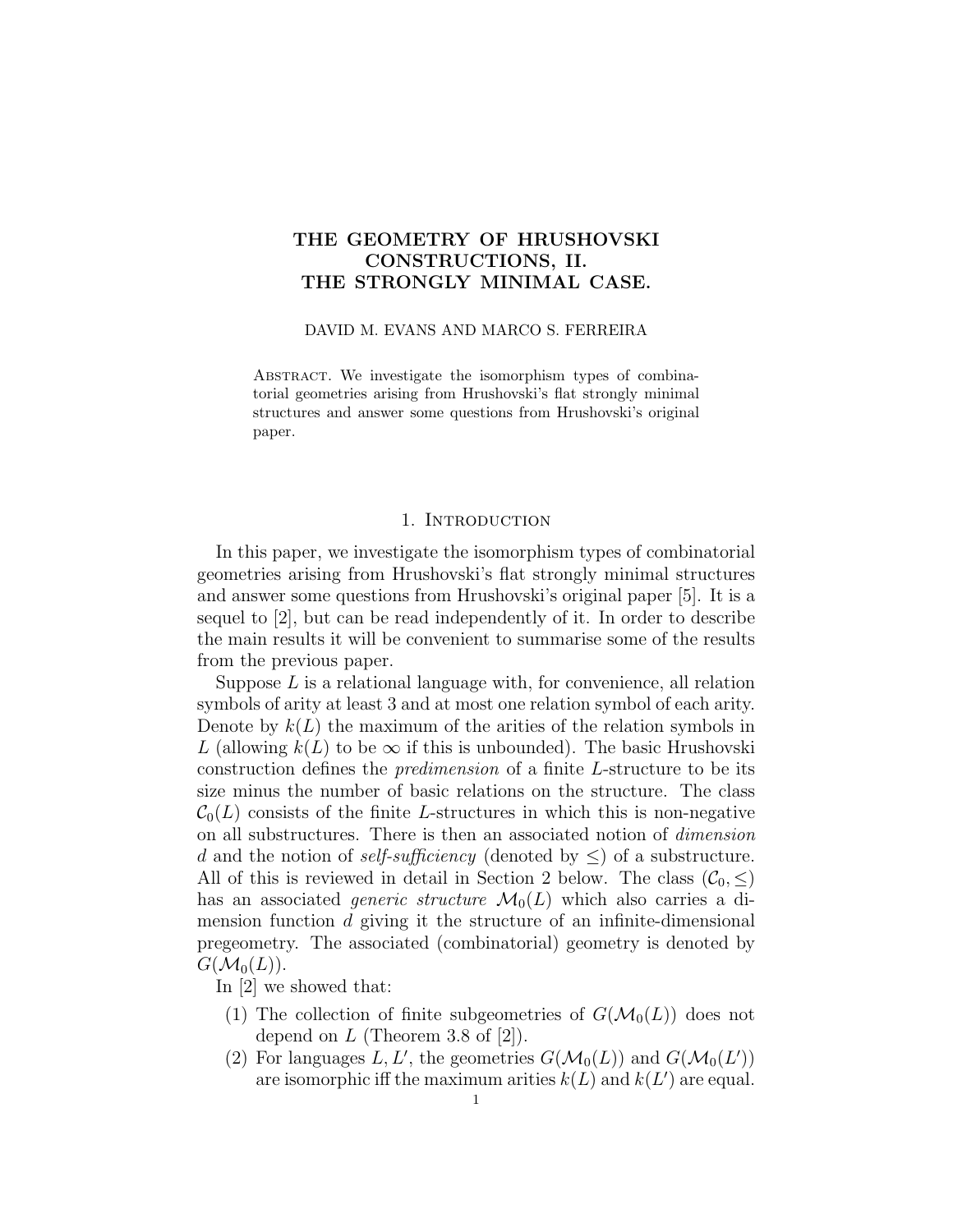(Theorem 3.1 of [2] for  $\Leftarrow$  and see also Section 4.2 here; Theorem 4.3 of [2] gives  $\Rightarrow$ .)

(3) The localization of  $G(\mathcal{M}_0(L))$  over any finite set is isomorphic to  $G(\mathcal{M}_0(L))$  (Theorem 5.5 of [2]).

For the strongly minimal set construction of [5], one takes a certain function  $\mu$  (see section 2 here) and considers a subclass  $\mathcal{C}_{\mu}(L)$  of  $\mathcal{C}_{0}(L)$ . For appropriate  $\mu$  there is a generic structure  $\mathcal{M}_{\mu}(L)$  for the class  $(\mathcal{C}_{\mu}(L), \leq)$  which is strongly minimal. The dimension function given by the predimension is the same as the dimension in the strongly minimal set and we are interested in the geometry of this. Our main result here is that this process of 'collapse' is irrelevant to the geometry: under rather general conditions on  $\mu$  we prove:

(4) The geometry  $G(\mathcal{M}_{\mu}(L))$  of the strongly minimal set is isomorphic to the geometry  $G(\mathcal{M}_0(L))$  (Theorem 3.1).

Sections 5.1 and 5.2 of Hrushovski's paper [5] give variations on the construction which produce strongly minimal sets with geometries different from the  $G(\mathcal{M}_0(L))$ . However, we show, answering a question from [5] (see also Section 3 of [4]):

(5) the geometries of the strongly minimal sets in Sections 5.1 and 5.2 of [5] have localizations (over a finite set) which are isomorphic to one of the geometries  $G(\mathcal{M}_0(L))$  (for appropriate L) (see Section 4.1 here).

The first version of the result in (4) was proved by the second Author in his thesis [3]: this was for the case where  $L$  has a single 3-ary relation symbol (as in the original paper [5]). The somewhat different method of proof used in Sections 3 and 4 here was found later. It has the advantage of being simpler and more readily adaptable to generalization and proving the result in  $(5)$ , however, the class of  $\mu$ -functions to which it is applicable is slightly more restricted than the result from [3]: Theorem 6.2.1 of [3] assumes only that  $\mu \geq 1$ .

In summary, for each  $k = 3, 4, \ldots, \infty$  we have a countably-infinite dimensional geometry  $\mathcal{G}_k$  isomorphic to  $G(\mathcal{M}_0(L))$  where L has maximum arity  $k$ , and these are pairwise non-isomorphic. The geometry of each of the new (countable, saturated) strongly minimal sets in [5] has a localization isomorphic to one of these  $\mathcal{G}_k$ . Thus, whilst there is some diversity amongst the strongly minimal structures which can be produced by these constructions, the range of geometries which can be produced appears to be rather limited. It would therefore be very interesting to have a characterization of the geometries  $\mathcal{G}_k$  in terms of a 'geometric' condition (such as flatness, as in 4.2 of [5], for example)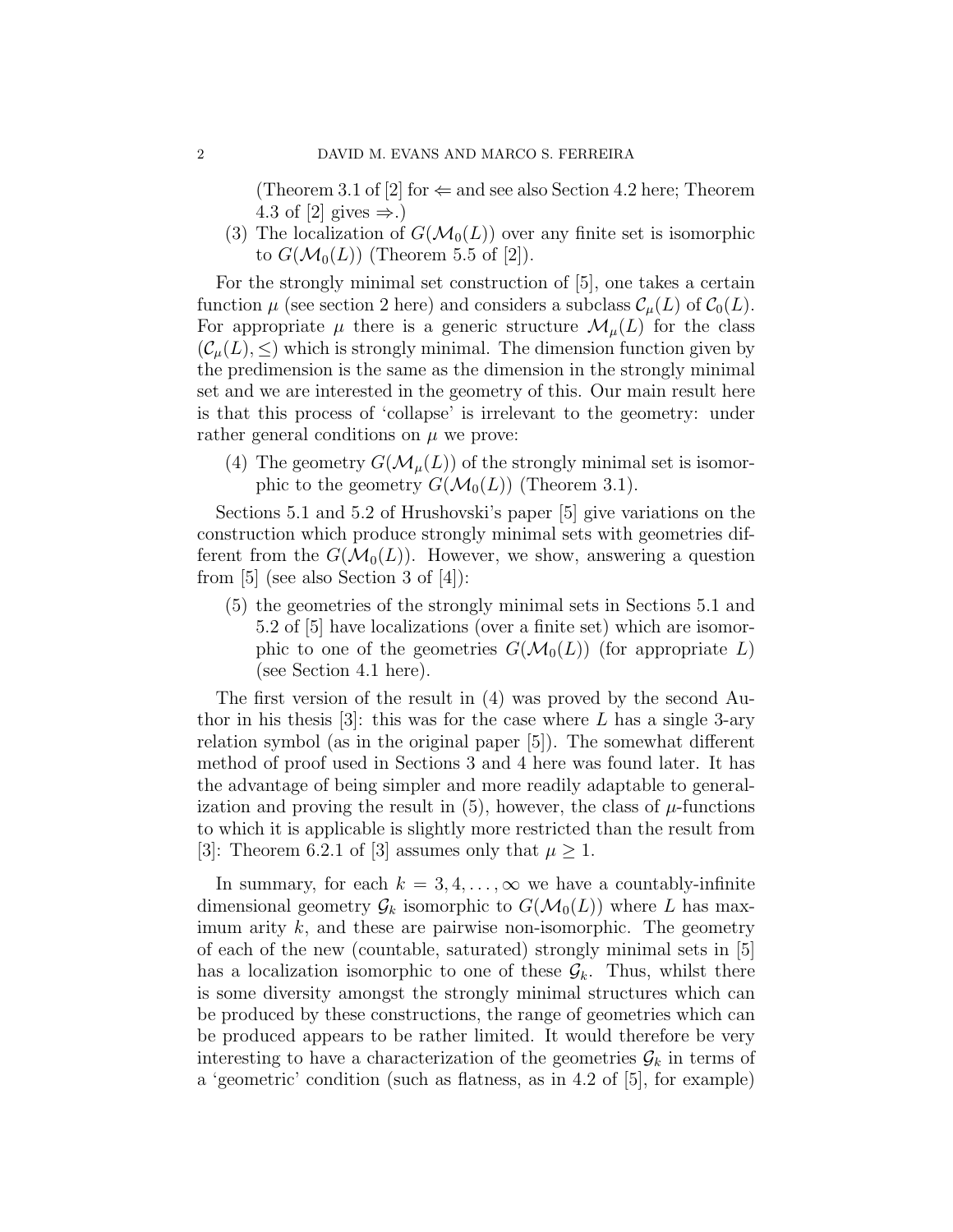and a condition on the automorphism group (such as homogeneity, but possibly with a stronger assumption).

Acknowledgement: Some of the results of this paper were produced whilst the second Author was supported as an Early Stage Researcher by the Marie Curie Research Training Network MODNET, funded by grant MRTN-CT-2004-512234 MODNET from the CEC.

### 2. Hrushovski constructions

We give a brief description of Hrushovski's constructions from [5]. Other presentations can be found in [7] and [1]. The book [6] of Pillay contains all necessary background material on pregeometries and model theory. The notation, terminology and level of generality is mostly consistent with that used in [2].

2.1. Predimension and pregeometries. Let  $L$  be a relational language consisting of relation symbols  $(R_i : i \in I)$  with  $R_i$  of arity  $n_i \geq 3$ . We suppose there are only finitely many relations of each arity here.

We work with L-structures  $A$  where each each  $R_i$  is symmetric: so we regard the interpretation  $R_i^A$  of  $R_i$  in A as a set of  $n_i$ -sets. (By modifying the language, the arguments we give below can be adapted to deal with the case of  $n_i$ -tuples of not-necessarily-distinct elements: see Section 4.3 here.)

For finite A we let the predimension of A be  $\delta(A) = |A| - \sum_{i \in I} |R_i^A|$ (of course this depends on L but this will be clear from the context).

We let  $\mathcal{C}_0(L)$  be the set of finite L-structures A such that  $\delta(A') \geq 0$ for all  $A' \subseteq A$ .

Suppose  $A \subseteq B \in C_0(L)$ . We write  $A \leq B$  and say that A is selfsufficient in B if for all B' with  $A \subseteq B' \subseteq B$  we have  $\delta(A) \leq \delta(B')$ . We will assume that the reader is familiar with the basic properties (such as transitivity) of this notion.

Let  $\bar{\mathcal{C}}_0(L)$  be the class of L-structures all of whose finite substructures lie in  $C_0(L)$ . We can extend the notion of self-sufficiency to this class in a natural way.

Note that if  $A \subseteq B \in \overline{\mathcal{C}}_0(L)$  is finite then there is a finite A' with  $A \subseteq A' \subseteq B$  and  $\delta(A')$  as small as possible. In this case  $A' \leq B$  and it can be shown that there is a smallest finite set  $C \leq B$  with  $A \subseteq C$ . We define the *dimension*  $d_B(A)$  of A (in B) to be the minimum value of  $\delta(A')$  for all finite subsets A' of B which contain A.

We define the  $d$ -closure of  $A$  in  $B$  to be:

 $cl_B(A) = \{c \in B : d_B(Ac) = d_B(A)\}\$ 

where, as usual, Ac is shorthand for  $A \cup \{c\}$ .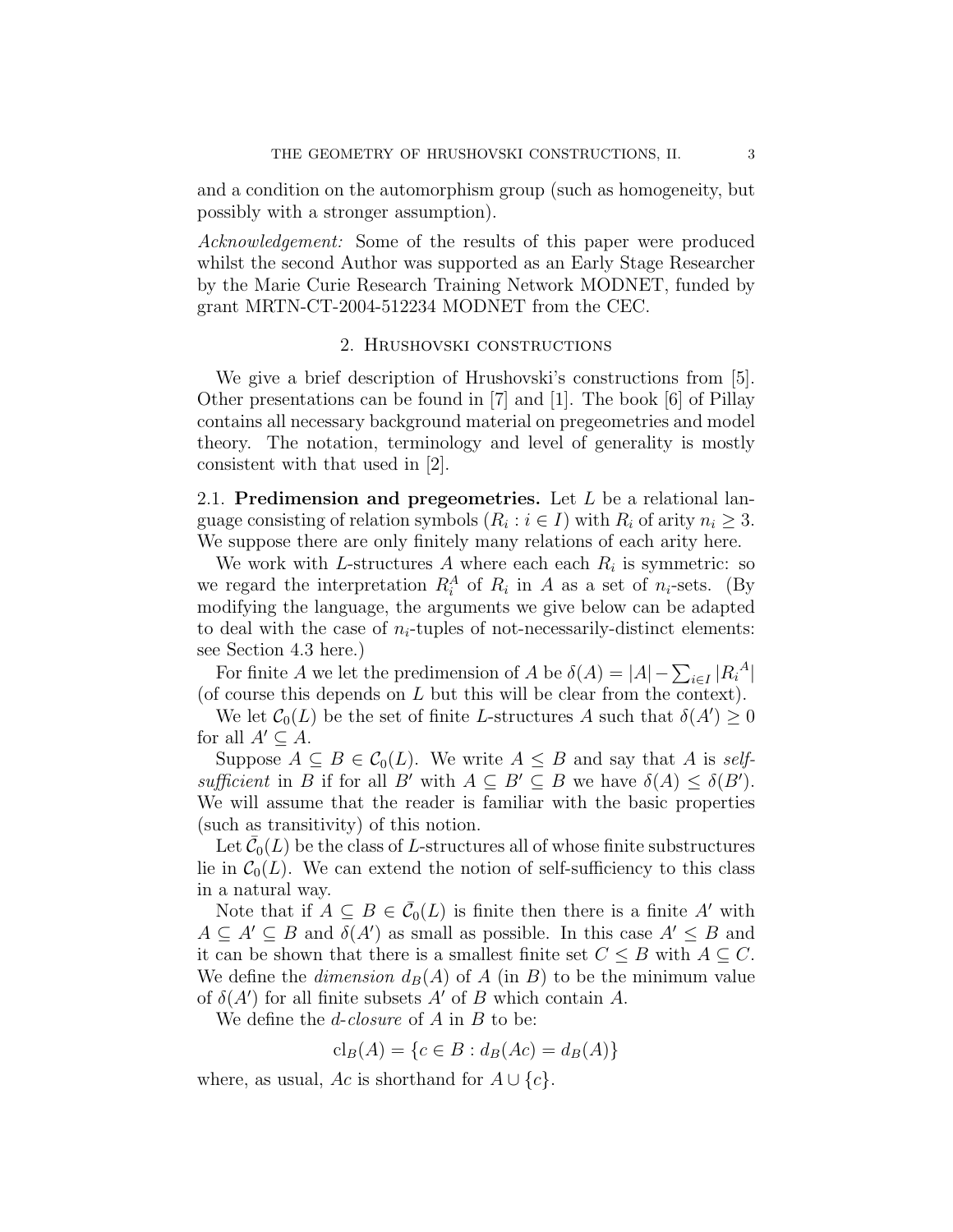These notions can be relativized: if  $A, C \subseteq B \in C_0(L)$  define  $\delta(A/C)$ to be  $\delta(A \cup C) - \delta(C)$  and  $d_B(A/C) = d_B(A \cup C) - d_B(C)$ .

We can coherently extend the definition of d-closure to infinite subsets  $A$  of  $B$  by saying that the d-closure of  $A$  is the union of the  $d$ closures of finite subsets of A. It can be shown that  $(B, \mathrm{cl}_B)$  is a pregeometry and the dimension function (as cardinality of a basis) equals  $d_B$ on finite subsets of B. We use the notation  $PG(B)$  instead of  $(B, cl_B)$ , and denote by  $G(B)$  the associated (combinatorial) geometry: so the elements of  $G(B)$  are the sets  $\text{cl}_B(x) \setminus \text{cl}_B(\emptyset)$  for  $x \in B \setminus \text{cl}_B(\emptyset)$  and the closure on  $G(B)$  is that induced by cl<sub>B</sub>. Note that if  $A \leq B \in \overline{\mathcal{C}}_0(L)$ then for  $X \subseteq A$  we have  $d_A(X) = d_B(X)$ . Thus G can be regarded as a functor from  $(\bar{C}_0(L), \leq)$  to the class of geometries (with embeddings of geometries as morphisms).

If  $Y \subseteq B \in \overline{\mathcal{C}}_0(L)$  then the localization of  $PG(B)$  over Y is the pregeometry with closure operation  $\mathrm{cl}_B^Y(Z) = \mathrm{cl}_B(Y \cup Z)$ . The corresponding geometry is denoted by  $G_Y(B)$ . Note that the dimension function here is given by the relative dimension  $d_B(\cdot/Y)$ .

It will be convenient to fix a first order language for the class of pregeometries. A reasonable choice for this is the language  $LPI = \{I_n :$  $n \geq 1$  where each  $I_n$  is an *n*-ary relational symbol. A pregeometry  $(P, c)$  will be seen as a structure in this language by taking  $I_n^P$  to be the set of independent *n*-tuples in  $P$ . Notice that we can recover a pregeometry just by knowing its finite independent sets. Note also that the isomorphism type of a pregeometry is determined by the isomorphism type of its associated geometry and the size of the equivalence classes of interdependence. In the case where these are all countably infinite, it therefore makes no difference whether we consider the geometry or the pregeometry.

2.2. Self-sufficient amalgamation classes. If  $B_1, B_2 \in \overline{\mathcal{C}}_0(L)$  have a common substructure  $A$  then the *free amalgam*  $E$  of  $B_1$  and  $B_2$  over  $A$ consists of the disjoint union of  $B_1$  and  $B_2$  over A and  $R_i^E = R_i^{B_1} \cup R_i^{B_2}$ for each  $i \in I$ . It is well known that if  $A \leq B_1$  then  $B_2 \leq E$ , so  $E \in \overline{\mathcal{C}}_0(L)$ , and  $(\mathcal{C}_0, \leq)$  is an *amalgamation class.* It can also be shown that if  $A$  is d-closed in  $B_1$  then  $B_2$  is d-closed in  $E$ .

Suppose  $Y \leq Z \in C_0(L)$  and  $Y \neq Z$ . Following [5], we say that this is an *algebraic extension* if  $\delta(Y) = \delta(Z)$ . It is a simply algebraic extension if also  $\delta(Z') > \delta(Y)$  whenever  $Y \subset Z' \subset Z$ . It is a minimally simply algebraic (msa) extension if additionally  $Y' \subseteq Y' \cup (Z \setminus Y)$  is not simply algebraic whenever  $Y' \subset Y$ .

The following is trivial, but crucial for us: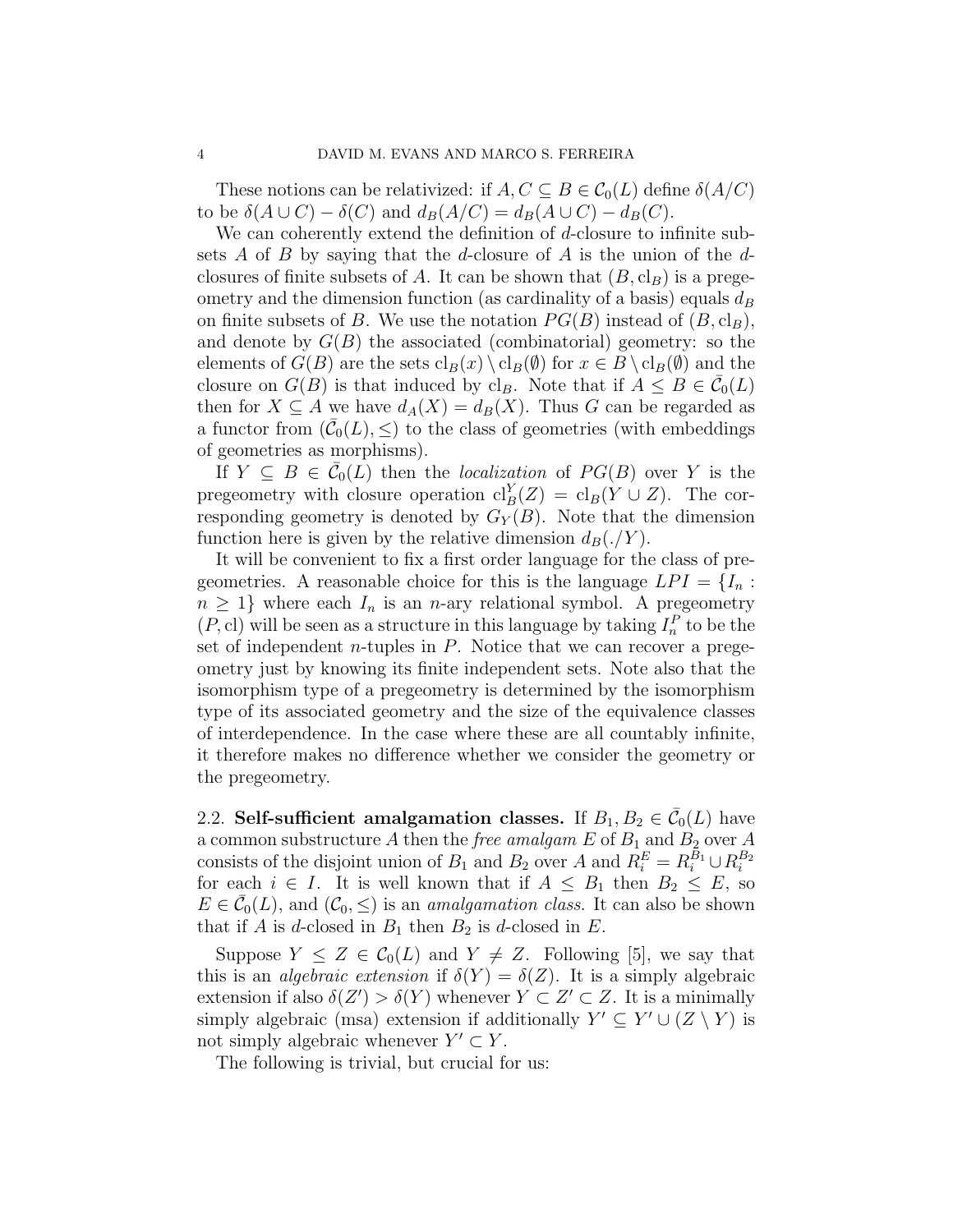**Lemma 2.1.** Suppose  $Y \leq Z$  is a msa extension. Then for every  $y \in Y$  there is some  $w \in \bigcup_{i \in I} R_i^Z$  and  $z \in Z \setminus Y$  such that  $y, z \in w$ . Moreover, if  $Z \setminus Y$  is not a singleton and  $z \in Z \setminus Y$ , then there are at least two elements of  $\bigcup_{i \in I} R_i^Z$  which contain z.

*Proof.* Suppose this does not hold for some  $y \in Y$ . Let  $Y' = Y \setminus \{y\}$ . Then for every  $U \subseteq Z \backslash Y$  we have  $\delta(Y' \cup U) - \delta(Y') = \delta(Y \cup U) - \delta(Y)$ . So  $Y' \subseteq Y' \cup (Z \setminus Y)$  is simply algebraic: contradiction. Similarly, for the 'moreover' part, if z is in at most one relation in  $\bigcup_{i\in I} R_i^Z$ , then  $\delta(Z \setminus \{z\}) \leq \delta(Z)$ , which contradicts the simple algebraicity.

We let  $\mu$  be a function from the set of isomorphism types of minimally simply algebraic extensions in  $C_0(L)$  to the natural numbers. The subclass  $\mathcal{C}_{\mu}(L)$  consists of structures in  $\mathcal{C}_{0}(L)$  which, for each msa  $Y \leq Z$  in  $\mathcal{C}_0(L)$ , omit the atomic type consisting of  $\mu(Y, Z) + 1$  disjoint copies of  $Z$  over  $Y$ .

We will work with  $\mu$  where the following holds:

- **Assumption 2.2** (Assumed Amalgamation Lemma). (i) If  $A \leq$  $B_1, B_2 \in C_\mu(L)$  and the free amalgam of  $B_1$  and  $B_2$  over A is not in  $\mathcal{C}_{\mu}(L)$ , then there exists  $Y \subseteq A$  and minimally simply algebraic extensions  $Y \leq Z_i \in B_i$  (for  $i = 1, 2$ ) which are *isomorphic over* Y and  $Z_i \setminus Y \subseteq B_i \setminus A$ .
	- (ii) The class  $(C_{\mu}(L), \leq)$  is an amalgamation class (see below).

Note that (ii) here follows from (i) (cf. the proof of Lemma 4 in [5]), and by Section 2 of [5], (i) holds if  $\mu(Y, Z) \ge \delta(Y)$  for all msa  $Y \le Z$ in  $\mathcal{C}_0(L)$ .

2.3. Generic structures and their geometries. Suppose  $A$  is a subclass of  $C_0(L)$  such that  $(A, \leq)$  is an amalgamation class: meaning that if  $B \in \mathcal{A}$  and  $A \leq B$  then  $A \in \mathcal{A}$ , and if  $A \leq B_1, B_2 \in \mathcal{A}$ then there is  $C \in \mathcal{A}$  and embeddings  $f_i : B_i \to C$  with  $f_i(B_i) \leq C$  and  $f_1|A = f_2|A$ . Then there is a countable structure  $\mathcal{M} \in \overline{\mathcal{C}_0(L)}$  satisfying the following conditions:

- (G1) M is the union of a chain  $A_0 \leq A_1 \leq A_2 \leq \cdots$  of structures in A.
- (G2) (extension property) If  $A \leq M$  and  $A \leq B \in \mathcal{A}$  then there exists an embedding  $g : B \to M$  such that  $g(B) \leq M$  and  $g(a) = a$  for all  $a \in A$ .

We refer to  $\mathcal M$  as the *generic structure* of the amalgamation class  $(A, \leq)$ : it is determined up to isomorphism by the properties G1 and  $G2$  (and G1 is automatic for countable structures in  $\overline{\mathcal{C}}_0(L)$ ). Of course, Hrushovski's strongly minimal sets are the generic structures  $\mathcal{M}_{\mu}(L)$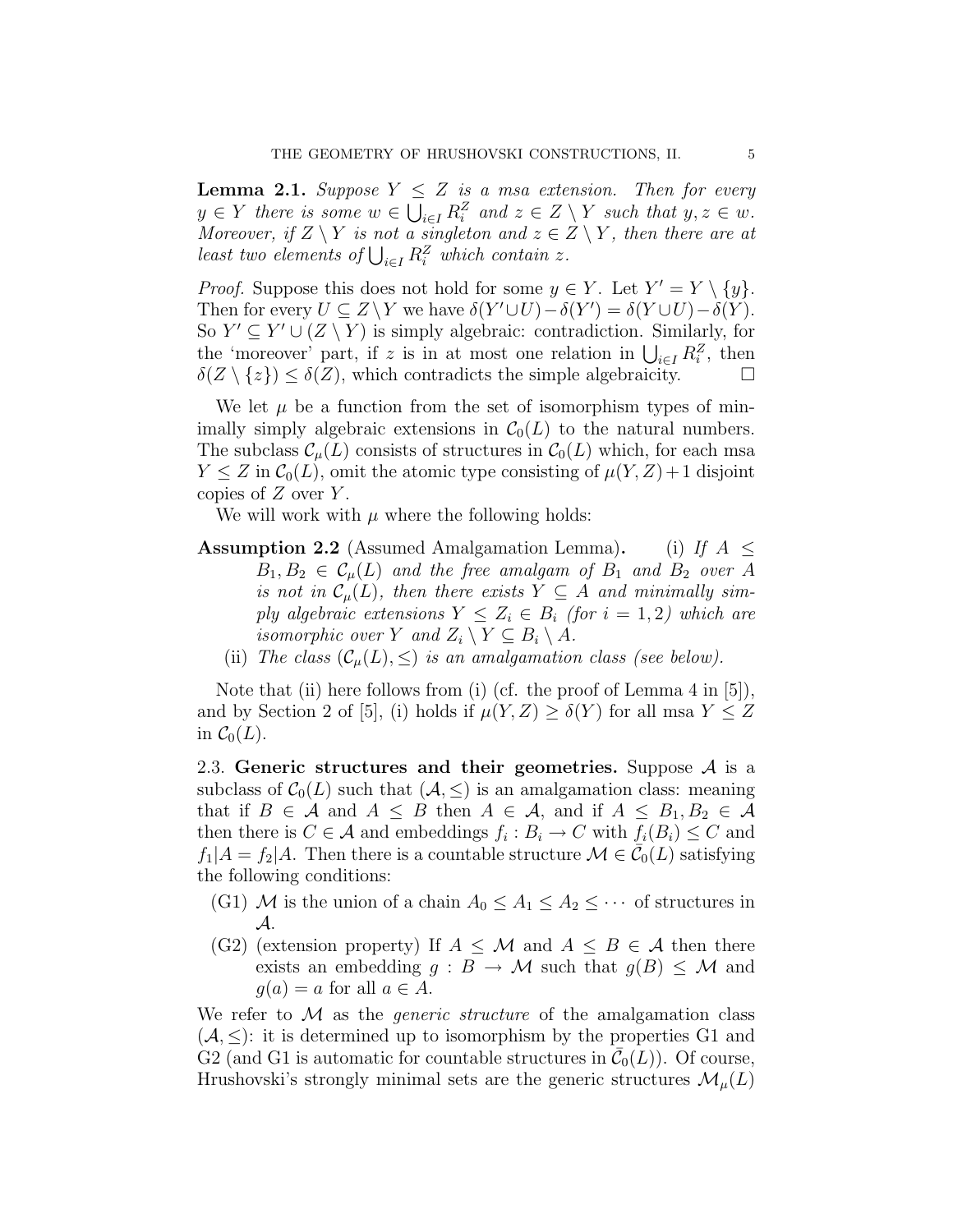for the amalgamation classes  $(C_u(L), \leq)$ . We will compare the geometries of these with that of the generic structure  $\mathcal{M}_0(L)$  for the amalgamation class  $(\mathcal{C}_0(L), \leq)$ .

Suppose  $(A, \leq)$  and  $(A', \leq)$  are amalgamation classes, as above. We refer to the following as the Isomorhism Extension Property, and denote it by  $\mathcal{A} \rightsquigarrow \mathcal{A}'$ .

(\*) Suppose  $A \in \mathcal{A}, A' \in \mathcal{A}'$  and  $f : G(A) \to G(A')$  is an isomorphism of geometries, and  $A \leq B \in \mathcal{A}$ . Then there is  $B' \in \mathcal{A}'$ with  $A' \leq B'$  and an isomorphism  $f' : G(B) \to G(B')$  which extends f.

**Lemma 2.3.** Suppose  $(A, \leq)$  and  $(A', \leq)$  are amalgamation classes with generic structures  $M$ ,  $M'$  respectively. Suppose that both extension properties  $A \rightsquigarrow A'$  and  $A' \rightsquigarrow A$  hold. Then the geometries  $G(\mathcal{M})$ and  $G(\mathcal{M}')$  are isomorphic.

*Proof.* We have already remarked that if  $A \leq M$ , then the dimension of a subset of A is the same whether computed in A or in  $\mathcal M$ . Thus  $G(A)$  is naturally a substructure of  $G(\mathcal{M})$ . We claim that the set S of geometry-isomorphisms

$$
f: G(A) \to G(A')
$$

where  $A \leq \mathcal{M}, A' \leq \mathcal{M}'$  are finite is a back-and-forth system between  $G(\mathcal{M})$  and  $G(\mathcal{M}')$ . Indeed (for the 'forth'), given such an  $f: G(A) \to$  $G(A')$  and  $A \leq B \leq \mathcal{M}$ , there is  $A' \leq B' \in \mathcal{A}'$  and an isomorphism  $f': G(B) \to G(B')$  extending f, by our assumption  $\mathcal{A} \rightsquigarrow \mathcal{A}'$ . The extension property G2 in M' means that we can take  $B' \leq M'$ , as required. Similarly we obtain the 'back' part from  $\mathcal{A}' \rightarrow \mathcal{A}$  and G2 in M. It follows that  $G(\mathcal{M})$  and  $G(\mathcal{M}')$  are isomorphic.

### 3. Isomorphism of the strongly minimal set geometries

Throughout,  $(\mathcal{C}_0(L), \leq)$  and  $(\mathcal{C}_\mu(L), \leq)$  are the amalgamation classes from the previous section. Note that  $(\mathcal{C}_0(L), \leq)$  is an amalgamation class and we are assuming that the amalgamation lemma 2.2 holds for  $\mathcal{C}_{\mu}(L)$ . We denote the generic structures by  $\mathcal{M}_0(L)$  and  $\mathcal{M}_{\mu}(L)$ respectively: so the latter is Hrushovski's strongly minimal set  $D(L, \mu)$ . The geometries are denoted by  $G(\mathcal{M}_0(L))$  etc. Our main result is:

**Theorem 3.1.** Suppose 2.2 holds and  $\mu(Y, Z) \geq 2$  for all msa  $Y \leq$  $Z \in \mathcal{C}_0(L)$  with  $\delta(Y) > 2$  and  $\mu(Y, Z) > 1$  when  $\delta(Y) = 1$ . Then  $G(\mathcal{M}_{\mu}(L))$  and  $G(\mathcal{M}_{0}(L))$  are isomorphic geometries.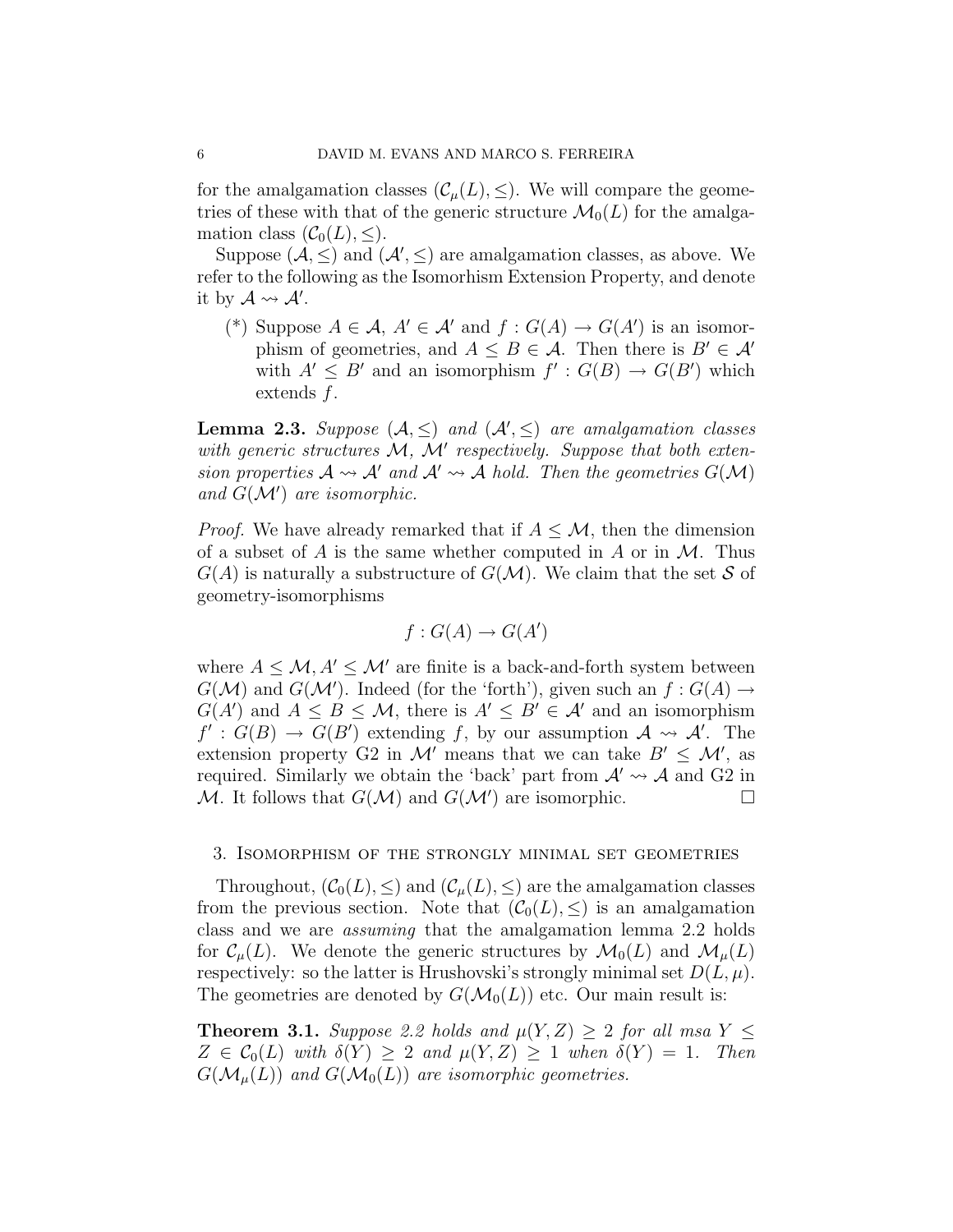Proof. We need to verify that the isomorphism extension property of Lemma 2.3 holds in both directions. The main part will be to show that  $C_0(L) \rightsquigarrow C_\mu(L)$ .

So suppose we are given  $A \leq B \in C_0(L)$  and  $A' \in C_{\mu}(L)$  with an isomorphism  $f: G(A) \to G(A')$ . We want to find  $B' \in \mathcal{C}_{\mu}(L)$  with  $A' \leq B'$  and an isomorphism  $f' : G(B) \to G(B')$  extending f. The main point will be to ensure that each point of  $B' \setminus (A' \cup \mathrm{cl}_{B'}(\emptyset))$  is involved in only a small number of relations, and this gives us control over the msa extensions in  $B'$ .

Let  $A_0 = \text{cl}_A(\emptyset)$  and let  $A_1, \ldots, A_r$  be the *d*-dependence classes on  $A \setminus A_0$ : the latter are the points of  $G(A)$ . Similarly let  $B_0 = \mathrm{cl}_B(\emptyset)$ and  $B_1, \ldots, B_s$  the *d*-dependence classes on  $B \setminus B_0$ , with  $A_i \subseteq B_i$  for  $i = 1, \ldots, r$ . List the relations on B which are not contained in A or some  $B_0 \cup B_j$  as  $\rho_1, \ldots, \rho_t$ . So these are finite sets. Let  $A'_0 = \mathrm{cl}_{A'}(\emptyset)$  and  $A'_1, \ldots, A'_r$  be the classes of d-dependence on  $A' \setminus A'_0$ , labelled so that  $f(A_i) = A'_i$ . We construct  $B'_0, B'_1, \ldots, B'_s$  with  $A'_i \subseteq B'_i$  for  $i = 0, \ldots, r$ , and  $B' = \bigcup_{i=0}^{s} B'_i$  in the steps below.

Terminology: If  $u, v \in E \in C_0(L)$ , say that  $u, v$  are adjacent in E if there exists  $w \in \bigcup_i R_i^E$  such that  $u, v \in w$ .

Step 1: Construction of  $A'' = A' \cup B'_0 \in C_{\mu}(L)$ .

Take  $A'_0 \leq V \in \mathcal{C}_{\mu}(L)$  with  $\delta(V) = 0$  and  $|V \setminus A'_0|$  sufficiently large. (For example, it is easy to show that  $\mathcal{C}_{\mu}(L)$  contains arbitrarily large structures of  $\delta$ -value 0; take V to be the disjoint union of  $A'_0$  and one of these.) Let  $A''$  be the free amalgam of  $A'$  and V over  $A'_0$  and let  $B'_0$ be the copy of V inside this. As  $A'_0$  is d-closed in A' and  $A'_0 \leq V$  it follows from 2.2 that  $A'' \in \mathcal{C}_{\mu}(L)$ ,  $B'_{0}$  is d-closed in  $A''$  and  $A' \leq A''$ .

Step 2: Construction of  $B'_0 \cup B'_i \in \mathcal{C}_{\mu}(L)$ .

We do this so that  $B'_0$  is d-closed in  $B'_0 \cup B'_i$  and  $\delta(B'_i \cup B'_0) = 1$ . (As  $\delta(B'_0 \cup A'_i) = 1$ , it then follows that  $B'_0 \cup A'_i \leq B'_0 \cup B'_i$  when  $1 \leq i \leq r$ .) Let m be sufficiently large. Choose some  $R_i$ : for example  $R_1$  of arity  $n \geq 3$ .

*Case 1:* Suppose  $i \leq r$ . Pick  $b_{i0} \in A'_i$  and let  $s_{i1}, \ldots, s_{im}$  be disjoint  $(n-2)$ -subsets of  $B'_0 \setminus A'_0$  (we adjust the choice of V in step 1 to accommodate this). Let  $B_i' = A_i' \cup \{b_{i1}, \ldots, b_{im}\}\$  and include as new  $R_1$ -relations on  $B'_0 \cup B'_i$  the *n*-sets  $\{b_{i0}, b_{ij}\} \cup s_{ij}$  for  $1 \leq j \leq m$ . We need to show that this has the required properties.

First, note that  $B'_0 \cup A'_i \leq B'_0 \cup A'_i \cup \{b_{ij}\}$ , so  $B'_0 \cup A'_i \cup \{b_{ij}\} \in C_0(L)$ . Suppose  $Y \leq Z$  is a msa extension in  $B'_0 \cup A'_i \cup \{b_{ij}\}\$  not contained in  $B'_0 \cup A'_i$ . So  $s_{ij} \cup \{b_{i0}, b_{ij}\} \subseteq Z$ . If  $b_{ij} \notin Y$  then  $Y \leq Z \setminus \{b_{ij}\} < Z$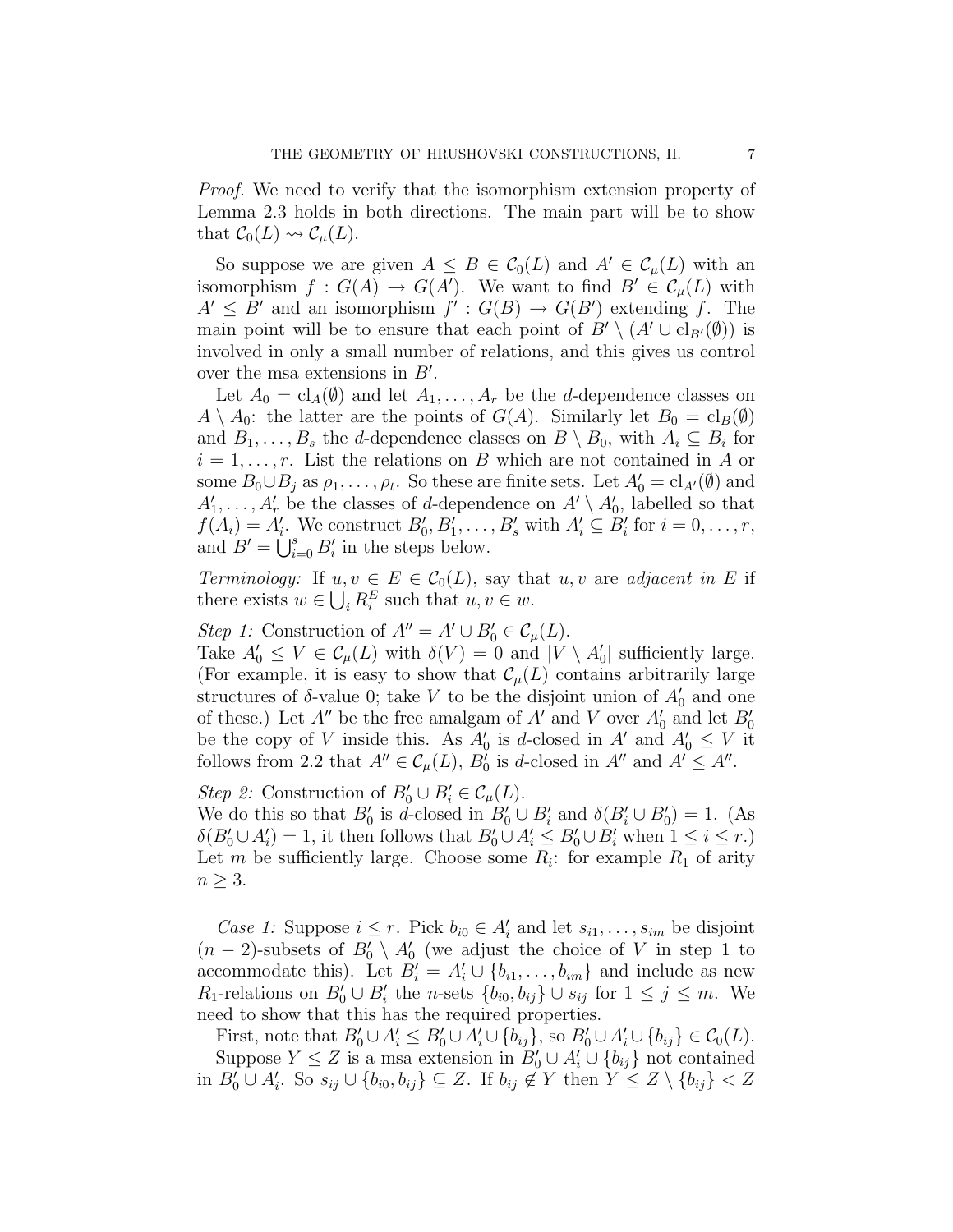is algebraic, so  $Z \setminus \{b_{ij}\} = Y$  and  $Y = s_{ij} \cup \{b_{i0}\}.$  As the elements of  $s_{ij}$  are non-adjacent to  $b_{i0}$  in  $B'_0 \cup A'_i$ , it follows that there is only one copy of Z over Y in  $B'_0 \cup A'_i \cup \{b_{ij}\}\$ . If  $b_{ij} \in Y$ , then by Lemma 2.1  $s_{ij} \cup \{b_{i0}\}\nsubseteq Y$ . But then there is at most one copy of Z over Y in  $B'_0 \cup A'_i \cup \{b_{ij}\}.$  Note that  $\delta(Y) = \delta(Z) \geq \delta(Z \cap (A'_i \cup B'_0)) \geq 1.$  So in both cases we meet the requirements for  $B'_0 \cup A'_i \cup \{b_{ij}\} \in C_{\mu}(L)$ .

Now note that  $B'_0 \cup B'_i$  is the free amalgam over  $B'_0 \cup A'_i$  of the structures  $B'_0 \cup A'_i \cup \{b_{ij}\}$  (for  $j = 1, \ldots, m$ ). Each  $B'_0 \cup A'_i \subseteq B'_0 \cup$  $A_i' \cup \{b_{ij}\}\$ is an algebraic extension and the only msa extension in this with base in  $B'_0 \cup A'_i$  and which is not contained in  $B'_0 \cup A'_i$  is  $s_{ij} \cup \{b_{i0}\}\leq s_{ij} \cup \{b_{i0}, b_{ij}\}.$  So the amalgamation lemma 2.2 implies that  $B'_0 \cup A'_i \leq B'_0 \cup B'_i \in C_\mu(L)$ . It is clear that  $\delta(B'_i/B'_0 \cup A'_i) = 0$  so  $\delta(B'_0 \cup B'_i) = \delta(B'_0 \cup A'_i) = \delta(B'_0) + 1.$ 

Finally, note that as  $B'_0$  is d-closed in  $B'_0 \cup A'_i$  and  $B'_0 \cup A'_i \le B'_0 \cup B'_i$ , the d-closure of  $B'_0$  in  $B'_0 \cup B'_i$  does not contain  $b_{i0}$ . It then follows easily that  $B'_0$  is d-closed in  $B'_0 \cup B'_i$ .

Case 2:  $i > r$ . As in Case 1, let  $s_{i1}, \ldots, s_{im}$  be  $(n-2)$ -subsets of  $B'_0 \setminus A'_0$ with no relations on them. Let  $B_i' = \{b_{i1}, \ldots, b_{im}\}\$ and include as new  $R_1$ -relations on  $B'_0 \cup B'_i$  the *n*-sets  $\{b_{ij}, b_{i(j+1)}\} \cup s_{ij}$  for  $1 \le j \le m-1$ . In this version of the construction we take the  $s_{ij}$  to be  $s_i$ , independent of  $j$ .

It is clear that  $\delta(B'_0 \cup B'_i) = 1$  and if  $\emptyset \neq Y \subseteq B'_i$  then  $\delta(B'_0 \cup Y) \geq 1$ . So  $B'_0 \leq B'_0 \cup B'_i$  and therefore  $B'_0 \cup B'_i \in C_0(L)$ , and  $B'_0$  is d-closed in  $B'_0 \cup B'_i$ . It remains to show that  $B'_0 \cup B'_i \in \mathcal{C}_{\mu}(L)$ , so suppose  $Y \leq Z_1$ is a msa extension in  $B'_0 \cup B'_i$ . If  $\delta(Y) = 0$  then  $Z_1 \subseteq B'_0$  and the same is true of any copy of  $Z_1$  over Y. Similarly, if  $Y \subseteq B'_0$  then all copies of  $Z_1$  over Y are contained in  $B'_0$  as this is d-closed in  $B'_0 \cup B'_i$ . So we can assume that  $\delta(Y) \geq 1$  and  $b_{ij} \in Y$  for some j. By Lemma 2.1, we can assume that  $s_i \cup \{b_{ij}, b_{i(j-1)}\} \subseteq Z_1$ .

If  $Z_1 \backslash Y$  is a singleton then there is at most one other copy  $Z_2$  of  $Z_1$ over Y, and in this case  $Y = Z_1 \cap Z_2 = s_i \cup \{b_{ij}\}.$  Note that  $\delta(Y) \geq 2$ here, so  $\mu(Y, Z_1) \geq 2$ , by hypothesis.

Now suppose that  $Z_1 \setminus Y$  has at least two elements. It will suffice to prove that there is no other copy  $Z_2$  of  $Z_1$  over Y in  $B'_0 \cup B'_i$ , so suppose there is such a  $Z_2$ . Take j maximal such that  $b_{ij} \in Z_1 \cup Z_2$ . By Lemma 2.1,  $b_{ij}$  is in at least two relation in  $Z_1 \cup Z_2$ ; but  $b_{ij}$  is only in two relations in  $B'_0 \cup B'_i$  and one of these also involves  $b_{i(j+1)}$ , so this is in  $Z_1 \cup Z_2$ . This contradicts the choice of j.

# Step 3: Other relations on  $B'$ .

The relations on B' not contained in A' or some  $B'_0 \cup B'_i$  are  $\rho'_1, \ldots, \rho'_t$ . We can choose these to be subsets of  $B' \setminus A''$  with  $\rho'_i \cap \rho'_j = \emptyset$  if  $i \neq j$ ,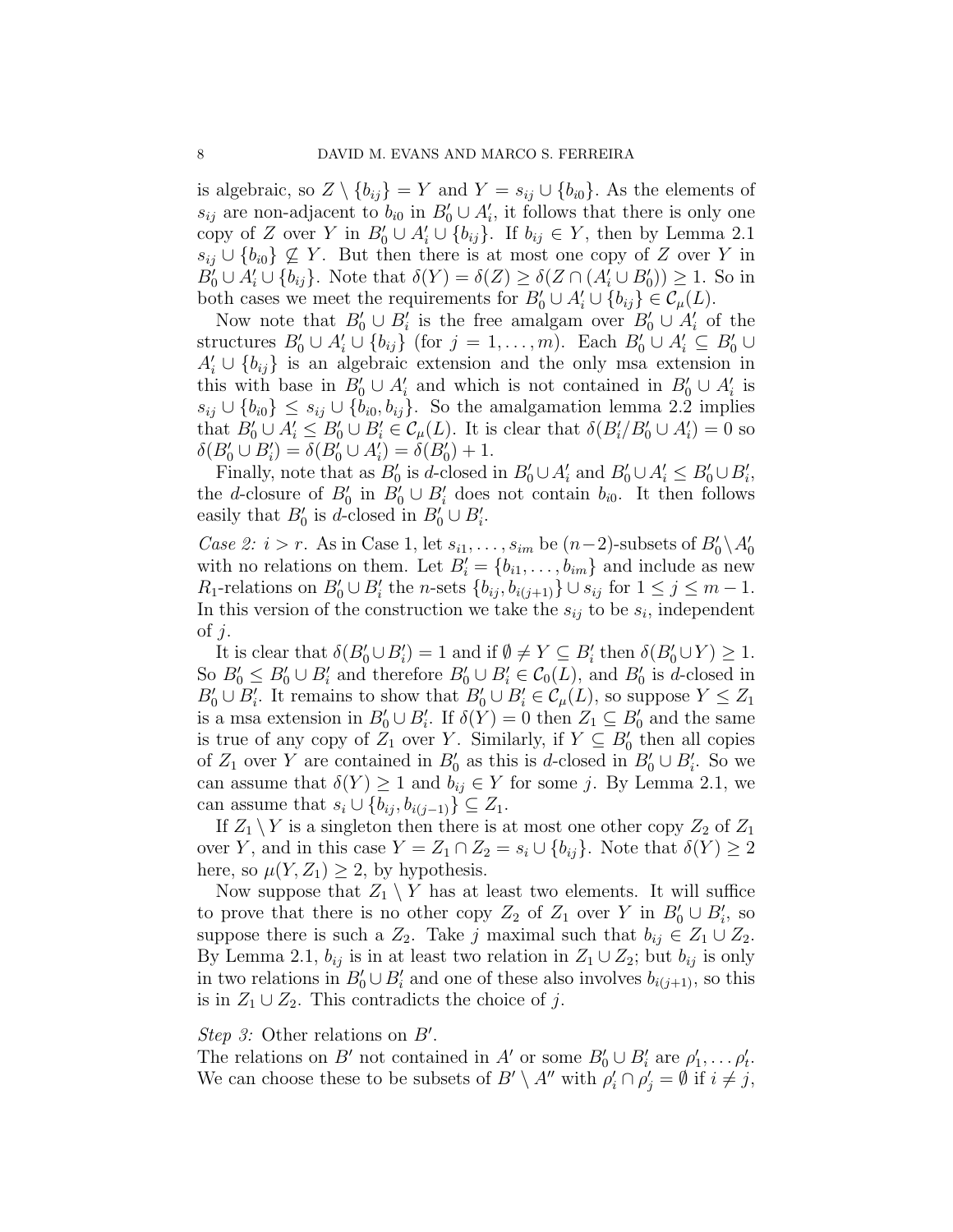and  $\rho'_i \cap B'_j \neq \emptyset$  iff  $\rho_i \cap B_j \neq \emptyset$  (for  $j \geq 1$ ). Note that this is possible if m is sufficiently large. We make  $\rho_i'$  of the same type as  $\rho_i$  (that is, in the same  $R_i$ ).

This completes the construction of  $B'$ . We now make a series of claims about it.

*Claim 1:* Let  $U \subseteq \{1, \ldots, s\}$ , and  $Y = \bigcup_{i \in U} (B_i \cup B_0), Y' = \bigcup_{i \in U} (B_i' \cup B_0)$  $B'_0$ ). Then  $Y \cap A$  is d-closed in A iff  $Y' \cap A'$  is d-closed in  $A'$ , and in this case we have  $\delta(Y) = \delta(Y')$ .

Let  $U_0 = \{i \in U : i \leq r\}$  and  $U_1 = \{i \in U : i > r\}$ . Then  $Y \cap A = \bigcup_{i \in U_0} (A_0 \cup A_i)$  and  $Y' \cap A' = \bigcup_{i \in U_0} (A'_0 \cup A'_i)$ . Because f is an isomorphism of geometries, one of these is d-closed (in  $A$  or  $A'$ ) iff the other is (remembering that a subset of a geometry is  $d$ -closed iff any set properly containing it has bigger dimension). So suppose this is the case. We compute that:

$$
\delta(Y') = \delta(A'' \cap Y') + \delta(Y'/A'' \cap Y') = \delta(A'' \cap Y') + |U_1| - |J|
$$

where  $J = \{j : \rho'_j \subseteq Y'\}$ . This follows from the fact that Y' consists of  $|U_0|$  sets of  $\delta$ -value 0 over  $A'' \cap Y'$  and  $|U_1|$  sets of  $\delta$ -value 1 over  $A'' \cap Y'$ , and an extra |J| relations  $\rho'_j$  between them. Moreover

$$
\delta(A'' \cap Y') = \delta((A' \cap Y') \cup B'_0) = \delta(A' \cap Y'),
$$

using, for example, the construction of  $A''$  as a free amalgam in step 1. Thus we have

$$
\delta(Y') = \delta(A' \cap Y') + |U_1| - |J|.
$$

Now, by construction (step 3) we have  $\rho_j \subseteq Y$  iff  $\rho'_j \subseteq Y'$ . So an identical calculation shows that

$$
\delta(Y) = \delta(A \cap Y) + |U_1| - |J|.
$$

Now if one (and hence both) of  $A' \cap Y'$ ,  $A \cap Y$  is d-closed (in A', A respectively) then they have the same dimension, and therefore as they are d-closed they have the same  $\delta$ -value. Thus, in this case  $\delta(Y)$  =  $\delta(Y')$ , as required.  $\Box_{Claim}$ 

*Claim 2:*  $B' \in C_0(L)$ ,  $B'_0$  and  $B'_0 \cup B'_i$  are d-closed in  $B'$  and  $A'' \le B'$ . The map  $f' : G(B) \to G(B')$  given by  $f'(B_i) = B'_i$  is an isomorphism of geometries which extends  $f$ .

Note that (by construction step 2) if  $B'_0 \subseteq X \subseteq B'$  then  $\delta(X) \geq$  $\delta(\bigcup \{B_0' \cup B_i' : X \cap B_i' \neq \emptyset\}).$  In particular, if  $A'' \subseteq X$  then we can apply claim 1 to the latter to deduce that  $\delta(X) \geq \delta(A') = \delta(A'')$ , using the fact that  $A \leq B$ . So  $A'' \leq B'$  and it follows that  $\emptyset \leq B'$ .

Suppose Y' is d-closed in B'. Then  $B'_0 \subseteq Y'$  (as  $\delta(B'_0) = 0$ ) and as above, Y' is of the form  $\bigcup_{i\in U} (B'_0 \cup B'_i)$  for some U. Moreover  $Y' \cap A'$  is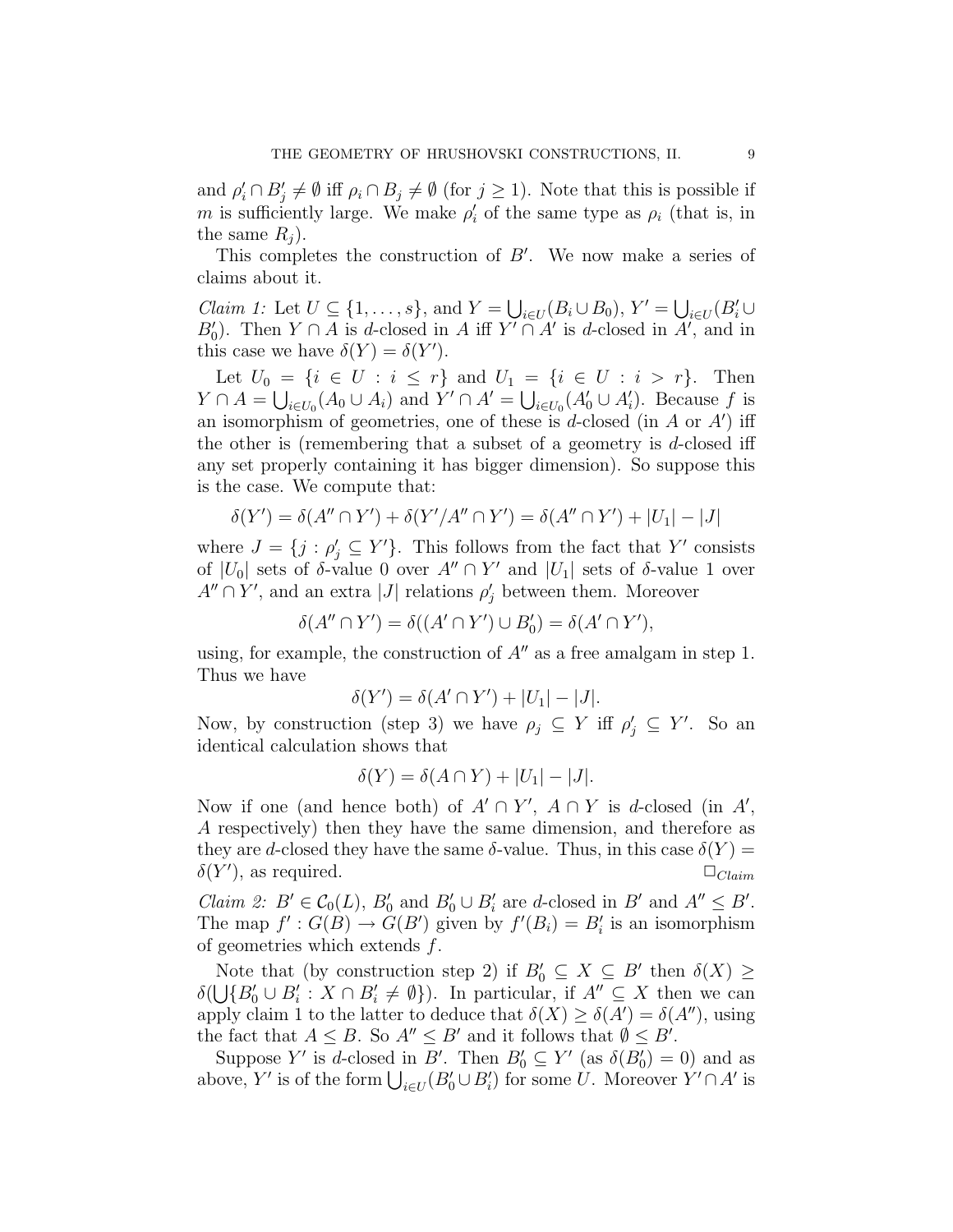d-closed in  $A'$  and so we can apply claim 1. It follows from this that  $B'_0$ is d-closed in B' and the d-closed sets of dimension 1 are the  $B'_0 \cup B'_i$ , by using the fact that the corresponding statements hold in B.

It remains to show that  $f'$  is an isomorphism of geometries. Let  $Y$ ,  $Y'$  be as in claim 1. We need to show that Y is d-closed in B iff Y' is d-closed in B'. So suppose Y is d-closed in B. Then  $Y \cap A$  is d-closed in A and so we can apply Claim 1 to get that  $\delta(Y) = \delta(Y')$ . Suppose for a contradiction that Y' is not d-closed in  $B'$ . Let Z' be its d-closure in B'. So  $Z' = \bigcup_{i \in Q} (B'_0 \cup B'_i)$  for some Q with  $U \subset Q \subseteq \{1, \ldots, s\}$ and  $\delta(Z') \leq \delta(Y')$ . Let  $Z = \bigcup_{i \in Q} (B_0 \cup B_i)$ . So  $Y \subset Z$ . Because  $Z'$ is d-closed in B' and therefore  $Z' \cap A'$  is d-closed in A', we can apply Claim 1 to get that  $\delta(Z) = \delta(Z')$ . So we have

$$
\delta(Z) = \delta(Z') \le \delta(Y') = \delta(Y)
$$

and this contradicts the fact that Y is d-closed and  $Y \subset Z$ . Thus Y' is d-closed in  $B'$ . The argument for the converse implication is the same.  $\square_{Claim}$ 

## Claim 3:  $B' \in \mathcal{C}_u(L)$ .

Suppose that  $Y \leq Z$  is a minimally simply algebraic extension in B'. First suppose  $\delta(Y) = \delta(Z) \leq 1$ . Then  $Y \subseteq B'_0 \cup B'_i$  for some i and as  $B'_0 \cup B'_i$  is d-closed in B', any copies of Z over Y in B' are contained in  $B'_0 \cup B'_i$ . So there are at most  $\mu(Y, Z)$  of these as  $B'_0 \cup B'_i \in C_{\mu}(L)$ .

Now suppose that  $\delta(Y) \geq 2$  and suppose for a contradiction that  $Z_i$ (for  $i = 1, ..., \mu(Y, Z) + 1$ ) are disjoint copies in B' of Z over  $Y \subseteq B'$ (meaning that the sets  $Z_i \setminus Y$  are disjoint, of course).

If  $y \in Y$  then y is in some relation in  $R_k^Z \setminus R_k^Y$  (for some  $k \in I$ ) by Lemma 2.1. Thus y is in at least three relations in  $R_k^{B'}$  (one in each  $R_k^{Z_i} \setminus R_k^Y$ . By inspection of the construction one therefore sees that  $y \in A''$  or  $y = b_{ij}$  for some  $i > r$ . In the latter case, two of the (at most) three relations in B' which involve  $b_{ij}$  are  $s_i \cup \{b_{i(j-1)}, b_{ij}\}\$ and  $s_i \cup \{b_{i(j+1)}, b_{ij}\}.$  So we can assume that the first is a subset of  $Z_1$  (and not a subset of Y) and the second is a subset of  $Z_2$ . But this implies that  $s_i \subseteq Y$ . However, there is no other relation which contains  ${b_{ij}} \cup s_i$ : contradicting the fact that  $Z_3$  is a copy of  $Z_1$  over Y.

Thus  $Y \subseteq A''$ . As  $A'' \in \mathcal{C}_{\mu}(L)$  not all of the  $Z_i$  are subsets of  $A''$ , so we can assume that  $Z_1 \not\subseteq A''$ . As  $A'' \leq B'$  we have  $Y \subseteq A'' \cap Z_1 \leq Z_1$ so (by the simplicity of the extension)  $Z_1 \cap A'' = Y$ .

Note that  $Z_1$  is in the d-closure of Y so we cannot have  $Y \subseteq B'_0$ . Let  $y \in Y \setminus B'_0$ . This is adjacent in  $Z_1$  to some  $z \in Z_1 \setminus Y$ . So  $y \in A'' \setminus B'_0$ is adjacent in B' to  $z \in B' \setminus A''$ . Inspection of the construction shows that  $y = b_{i0}$  (for some  $i \leq r$ ) and  $z = b_{ij}$ . Then the adjacency of y and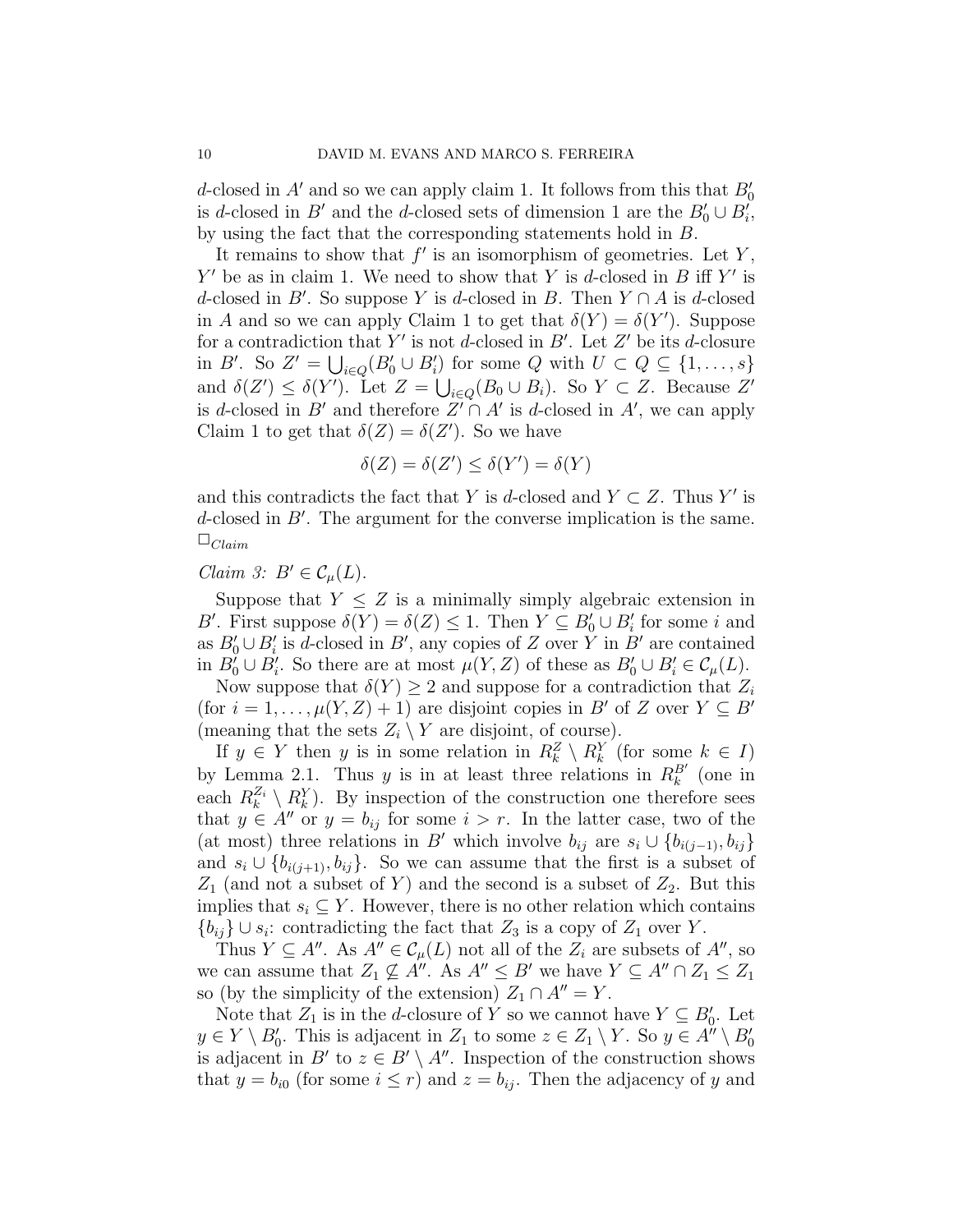z in  $Z_1$  forces  $s_{ij} \subseteq Z_1$ , and so  $s_{ij} \subseteq Y$  (as  $A'' \cap Z_1 = Y$ ). But then  $Y \leq Y \cup \{b_{ij}\}\$ is a simply algebraic extension in  $Z_1$ . As  $Y \leq Z_1$  is a minimally simply algebraic extension, this implies  $Y = \{b_{i0}\} \cup s_{ij}$  and  $Z_1 = \{b_{i0}, b_{ij}\} \cup s_{ij}$ . However, there is no other relation in B' which contains this Y (by construction), so we have a contradiction.  $\Box_{Claim}$ 

Claims 2 and 3 finish the proof of the isomorphism extension property  $\mathcal{C}_0(L) \rightsquigarrow \mathcal{C}_{\mu}(L).$ 

For the other direction, we can use the same construction (it is a special case of the the above as  $\mathcal{C}_{\mu}(L) \subseteq \mathcal{C}_{0}(L)$ . Of course, in this case we do not need Claim 3.

### 4. Further isomorphisms

4.1. Localization of non-isomorphic geometries. In this subsection the language  $L$  has just a single 3-ary relation  $R$ . We often suppress L in the notation.

In 5.2 of [5] Hrushovski varies his strongly minimal set construction to produce examples where the model-theoretic structure of the strongly minimal set can be read off from the geometry: lines of the geometry have three points, and colinear points correspond to instances of the ternary relation. He thereby produces continuum-many nonisomorphic geometries of (countable, saturated) strongly minimal structures, but asks whether these examples are locally isomorphic. We show that this is the case: in fact, localizing any of them over a 4-dimensional set gives a geometry isomorphic to  $G(\mathcal{M}_0(L))$ , the geometry of the generic structure for  $(C_0(L), \leq)$ .

In 5.2 of [5], Hrushovski considers

$$
\mathcal{K}_0 = \{ A \in \mathcal{C}_0(L) : B \le A \text{ for all } B \subseteq A \text{ with } |B| \le 3 \}.
$$

We state the following without proof:

Lemma 4.1. With the above notation:

- (i) If  $A \leq B_1, B_2 \in \mathcal{K}_0$  and the free amalgam of  $B_1$  and  $B_2$  over A is not in  $\mathcal{K}_0$ , then there exist  $a, a' \in A$  and  $b_i \in B_i \setminus A$  with  $R(a, a', b_i)$  holding in  $B_i$  (for  $i = 1, 2$ ).
- (ii) The class  $(\mathcal{K}_0, \leq)$  is an amalgamation class.

More generally, given a function  $\mu$  as before, we can consider  $\mathcal{K}_{\mu} =$  $\mathcal{K}_0 \cap C_\mu(L)$  and for appropriate  $\mu$ , the class  $(\mathcal{K}_\mu, \leq)$  will satisfy Assumption 2.2. In fact, we only need to define  $\mu(Y, Z)$  for  $\delta(Y) \geq 3$ . For suppose  $Y \leq Z$  is a minimally simply algebraic extension in  $\mathcal{K}_0$ and  $\delta(Y) = \delta(Z) \leq 2$ . Then Z has at most 3 elements: otherwise there is a subset  $W \subseteq Z$  of size 3 with  $W \notin R^Z$ , and then W is not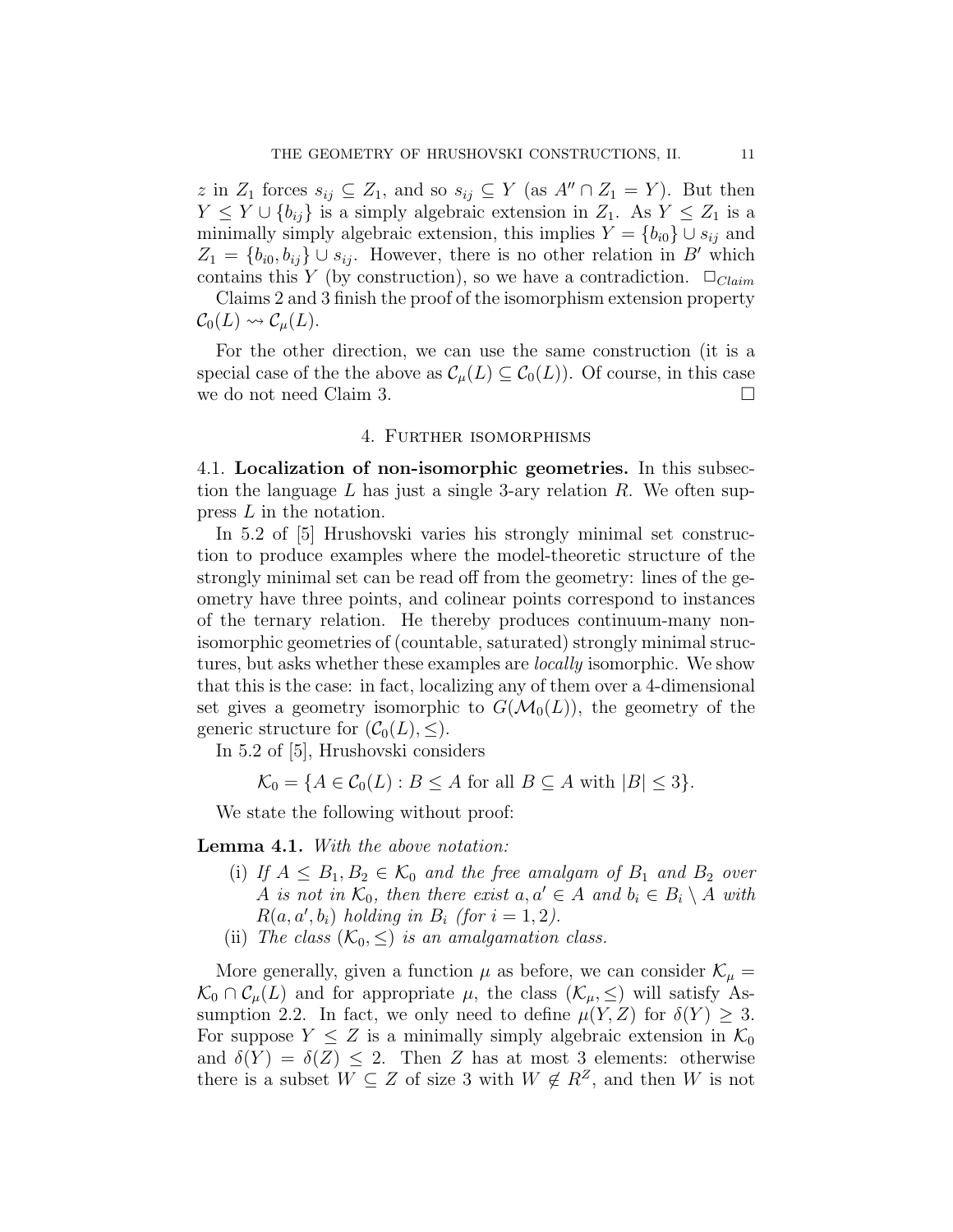self-sufficient in Z, contradicting the definition of  $\mathcal{K}_0$ . It follows that the value of  $\mu(Y, Z)$  is irrelevant for such  $Y \leq Z$ : the multiplicity is already controlled by the definition of  $\mathcal{K}_0$ .

Denote the generic structure of  $(\mathcal{K}_{\mu}, \leq)$  by  $\mathcal{N}_{\mu}$ . The *d*-closure of two points in  $\mathcal{N}_{\mu}$  has size 3 (as above), so certainly  $G(\mathcal{N}_{\mu})$  and  $G(\mathcal{M}_0(L))$ are non-isomorphic. In fact, we can recover the relation  $R$  from the geometry  $G(\mathcal{N}_{\mu})$  as the 3-sets with dimension 2. Thus different  $\mu$  give different geometries.

We show:

**Theorem 4.2.** Suppose  $\mu(Y, Z) \geq 3$  for all msa  $Y \leq Z$  in  $\mathcal{K}_0$  with  $\delta(Y) \geq 3$ . Let  $X \leq \mathcal{N}_{\mu}$  and  $d(X) = 4$ . Then the localization  $G_X(\mathcal{N}_{\mu})$ is isomorphic to  $G(\mathcal{M}_0(L))$ .

*Proof.* Suppose we are given  $A \leq B \in C_0(L)$  and  $X \leq A' \in \mathcal{K}_{\mu}$  with X consisting of 4 points (and no relations) and an isomorphism  $f$ :  $G(A) \to G_X(A')$ . We want to find  $B' \in \mathcal{K}_{\mu}$  with  $A' \leq B'$  and an isomorphism  $f' : G(B) \to G_X(B')$  extending f. This is very similar to the the construction of  $B'$  in the proof of Theorem 3.1 and we will only indicate what needs to be modified and provide extra argument as required.

Let  $A_0 = \mathrm{cl}_A(\emptyset)$  and let  $A_1, \ldots, A_r$  be the *d*-dependence classes on  $A \setminus A_0$ : the latter are the points of  $G(A)$ . Similarly let  $B_0 = \mathrm{cl}_B(\emptyset)$ and  $B_1, \ldots, B_s$  the *d*-dependence classes on  $B \setminus B_0$ , with  $A_i \subseteq B_i$  for  $i = 1, \ldots, r$ . List the relations on B which are not contained in A or some  $B_0 \cup B_j$  as  $\rho_1, \ldots, \rho_t$ . So these are 3-sets and note that each of them intersects three different  $B_i$ . Let  $A'_0 = \text{cl}_{A'}(X)$  and  $A'_1, \ldots, A'_r$ be the classes of d-dependence over X on  $A' \setminus A'_0$ , labelled so that  $f(A_i) = A'_i$ . We construct  $B'_0, B'_1, \ldots, B'_s$  with  $A'_i \subseteq B'_i$  for  $i = 0, \ldots, r$ , and  $B' = \bigcup_{i=0}^{s} B'_i$  in the following way.

Step 1: Construction of  $A'' = A' \cup B'_0 \in \mathcal{K}_{\mu}$ . This is as before, but we need to take  $V \in \mathcal{K}_{\mu}$ : we can do this because algebraic extensions of X can be arbitrarily large.

Step 2: Construction of  $B'_0 \cup B'_i \in \mathcal{K}_{\mu}$ .

The construction is as in Theorem 3.1 for  $i \leq r$ . In the case  $i > r$  we vary the construction by taking the  $s_{ij}$  to be distinct. The proofs that  $B'_0$  is d-closed in  $B'_0 \cup B'_i$  are as before; as are the arguments which show that if  $Y \leq Z$  is a msa extension in  $\mathcal{K}_0$  with  $\delta(Y) \geq 3$  then there are at most  $\mu(Y, Z)$  copies of Z over Y in  $B'_0 \cup B'_i$ . So it remains to show that  $B'_0 \cup B'_i \in \mathcal{K}_0$ .

If  $i \leq r$ , then using the amalgmation lemma 4.1 as in Step 2, Case 1 of Theorem 3.1, it will suffice to show that  $B'_0 \cup A'_i \cup \{b_{ij}\} \in \mathcal{K}_0$ . This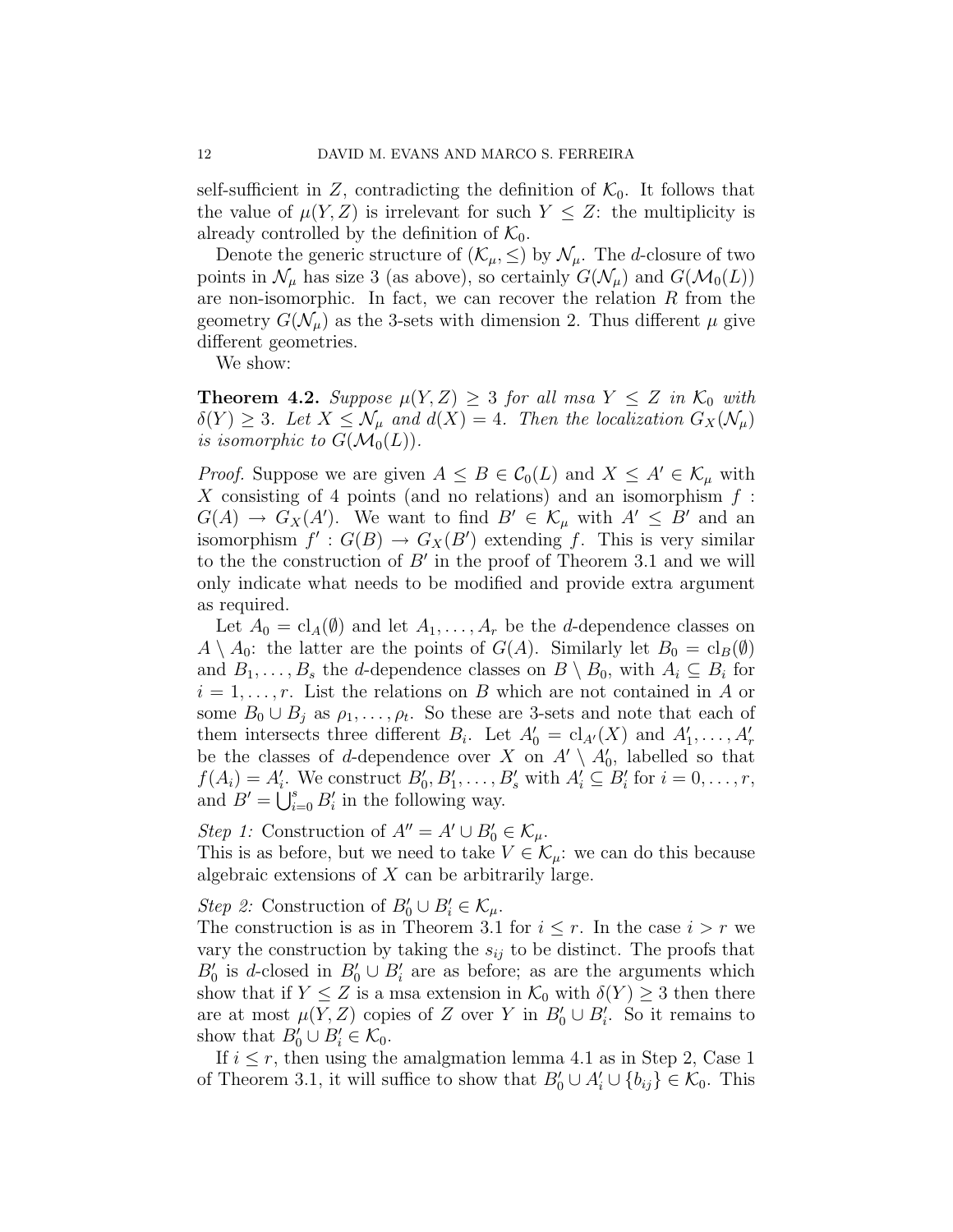is the free amalgam of  $\{s_{ij}, b_{i0}, b_{ij}\}\$  and  $B'_0 \cup A'_i$  over  $\{s_{ij}, b_{i0}\}\$ . So we can apply 4.1 (because  $\{s_{ij}, b_{i0}\}\$ is in no relation in  $B'_0 \cup A'_i$ ).

Now suppose  $i > r$ . We analyse the possibilities for  $\delta(Y)$  when  $Y \subseteq B'_0 \cup B'_i$ ,  $Y \nsubseteq B'_0$  and  $|Y| > 1$ . As  $Y \cap B'_0$  is d-closed in Y we have  $\delta(Y) > \delta(Y \cap B'_0)$ . If  $Y \cap B'_0 = \emptyset$  then by the construction,  $\delta(Y) = |Y|$ . If  $Y \cap B'_0$  is a singleton then Y has at most one relation (because the  $s_{ij}$  are distinct), so  $\delta(Y) > 1$  and  $\delta(Y) \geq |Y| - 1$ . In the remaining case,  $\delta(Y \cap B'_0) \ge 2$  (as  $B'_0 \in \mathcal{K}_0$ ), so  $\delta(Y) \ge 3$ . Thus, Y consists of 2 points, or is 3 points in a relation, or has  $\delta(Y) \geq 3$ . It follows that  $B'_0 \cup B'_i \in \mathcal{K}_0.$ 

Step 3: Other relations on  $B'$ . As before.

*Claim 1:* Let  $U \subseteq \{1, \ldots, s\}$ , and  $Y = \bigcup_{i \in U} (B_i \cup B_0), Y' = \bigcup_{i \in U} (B_i' \cup B_0')$  $B'_0$ ). Then  $Y \cap A$  is d-closed in A iff  $Y' \cap A'$  is d-closed in  $A'$ , and in this case we have  $\delta(Y) = \delta(Y'/B'_0)$ .

The same proof works, noting that in  $B'$  we work over  $B'_0$ .

*Claim 2:*  $B' \in C_0(L)$ ,  $B'_0$  and  $B'_0 \cup B'_i$  are d-closed in  $B'$  and  $A'' \le B'$ . The map  $f' : G(B) \to G_X(B')$  given by  $f'(B_i) = B'_i$  is an isomorphism of geometries which extends  $f$ .

This is as before, using the modified version of Claim 1.

*Claim 3:* If  $i \neq j$  then  $B'_0 \cup B'_i \cup B'_j \in \mathcal{K}_{\mu}$  and  $B'_0 \cup B'_i \cup B'_j \leq B'.$ 

By construction  $B'_0 \cup B'_i \cup B'_j$  is the free amalgam of  $B'_0 \cup B'_i$  and  $B'_0 \cup B'_j$ over  $B'_0$ , and  $B'_0$  is d-closed in each. So the first statement follows from the assumed amalgamation lemma. The second statement follows from Claim 1: because each  $B_0 \cup B_i$  is d-closed in B, the union of at least two of these has  $\delta$ -value at least 2.  $\Box_{Claim}$ 

### Claim  $\mathcal{L}: B' \in \mathcal{K}_0$ .

We need to show that if  $D \subseteq B'$  has size at most 3 then  $D \leq B'$ . If  $|D| \leq 2$  then  $D \subseteq B'_0 \cup B'_1 \cup B'_j$  for some  $i, j$  and it follows from Claim 3 that  $D \leq B'_0 \cup B'_1 \cup B'_j \leq \check{B}'$ . So suppose D has size 3 and  $D \subseteq C$ with  $\delta(C) < \delta(D)$ . We must have  $\delta(C) = 2$  (as any two points of D are self-sufficient in C and have  $\delta$ -value 2). As  $A'' \in \mathcal{K}_0$  there is an i such that  $C \cap (B_i' \setminus A'') \neq \emptyset$ . Note that C is not contained in  $B_0' \cup B_i'$ (because this is in  $\mathcal{K}_{\mu}$ ), so as  $B'_{0}$  is d-closed in  $B'_{0} \cup B'_{i}$  and the latter is  $d$ -closed in  $B'$ , we have

 $0 \le \delta(C \cap B'_0) < \delta(C \cap (B'_0 \cup B'_i)) < \delta(C) = 2.$ 

Thus  $\delta(C \cap B'_0) = 0$ , so  $C \cap B'_0 = \emptyset$ .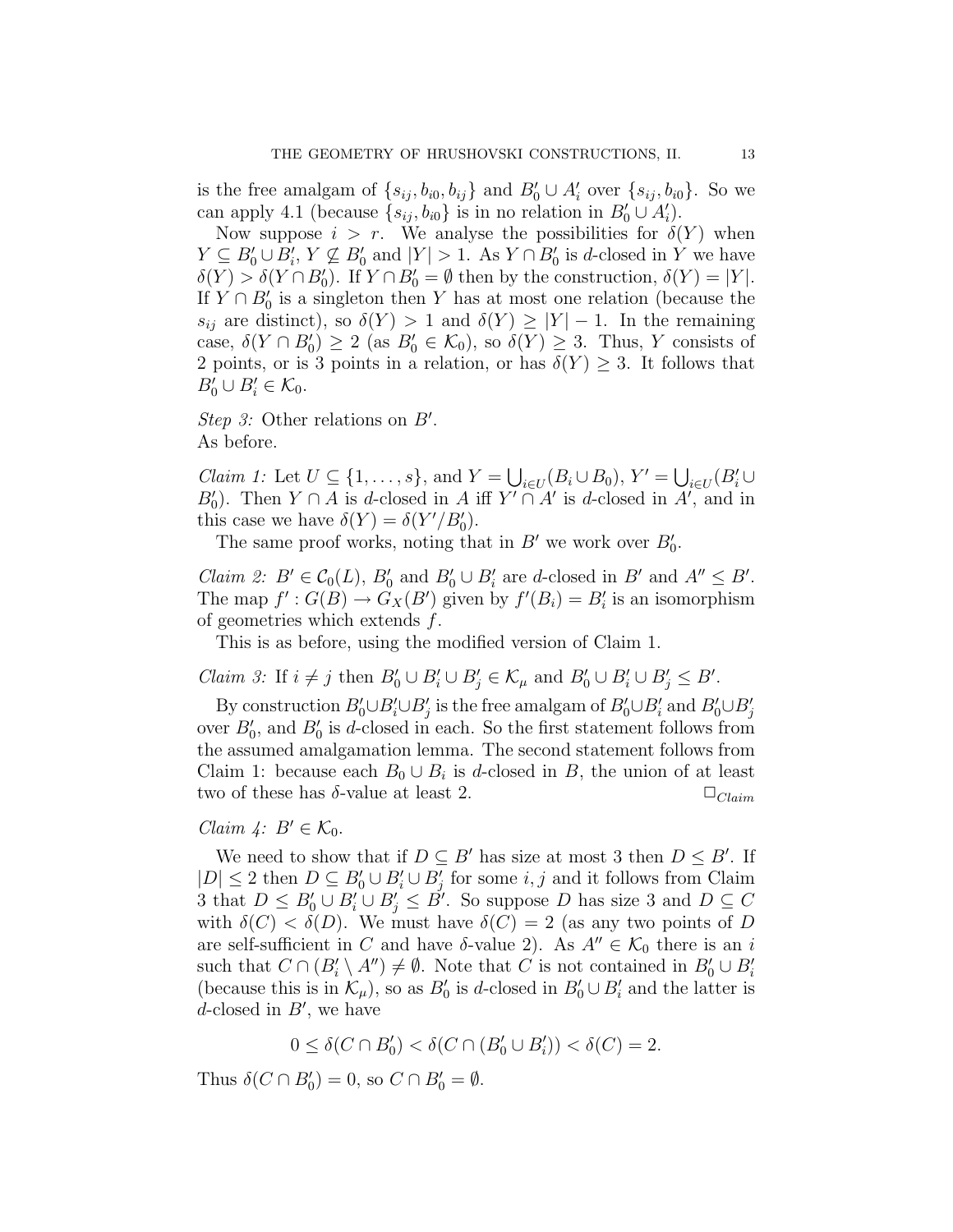It then follows from Step 2 of the construction that there is no adjacency in C between points of  $C \cap A''$  and points of  $C \setminus A''$ . Let  $q = |\{j : \rho'_j \subseteq C\}|$ . Then (using  $A'' \leq B'$ ; so  $C \cap A'' \leq C$ )

$$
2 \ge \delta(C/C \cap A'') = |C \setminus A''| - q \ge 2q
$$

as the  $\rho'_j$  are disjoint. If  $q = 0$  then C is  $C \cap A''$  together with some isolated points, and this is in  $\mathcal{K}_{\mu}$  (so not possible in this situation). If  $q = 1$  then C consists of 3 points in a single relation and this has no subset of the form required for D.  $\Box_{Claim}$ 

## *Claim 5:*  $B' \in \mathcal{K}_{\mu}$

We already know that  $B' \in \mathcal{K}_0$ , so we need to show that  $B' \in \mathcal{C}_{\mu}(L)$ , at least as far as msa extensions  $Y \leq Z$  with  $\delta(Y) \geq 3$  are concerned. So suppose  $Z_1, \ldots, Z_4$  are disjoint copies of Z over Y in B'. Then each element  $y \in Y$  is in at least 4 relations (using 2.1, as before), so by construction,  $y \in A''$ . Thus  $Y \subseteq A''$  and the rest of the proof is just as in Claim 3 of Theorem 3.1.  $\Box_{Claim}$ 

Claims 2 and 5 finish the proof of one direction of the isomorphism extension property. For the other direction, suppose we are given  $X \leq$  $A \leq B \in \mathcal{K}_{\mu}$  and  $A' \in \mathcal{C}_{0}(L)$  with an isomorphism  $f : G_{X}(A) \to G(A')$ . We want  $A' \leq B' \in C_0(L)$  and an isomorphism  $f' : G_X(B) \to G(B')$ extending f. Let  $\bar{X}$  consist of X with the four 3-sets as relations. So  $\delta(X) = 0$ . Let A consist of A with X replaced by X. Define B similarly. Then  $A \leq B \in C_0(L)$  (as in the First Changing Lemma, Lemma 4.1) of [2]). Moreover, as in the Fourth Changing Lemma (Lemma 5.3 of [2]), the map  $h : G_X(B) \to G(B)$  given by  $\text{cl}_B(Xb) \mapsto \text{cl}_{\bar{B}}(b)$  is an isomorphism of geometries sending  $G_X(A)$  to  $G(\overline{A})$ . So we have an isomorphism of geometries  $\bar{f}: G(\bar{A}) \to G(A')$  (given by  $\bar{f} = f \circ$  $(h|A)^{-1}$ , and  $\overline{A} \leq \overline{B} \in C_0(L)$ , and it will suffice to find  $B' \in C_0(L)$  and  $\overline{f}: G(\overline{B}) \to G(B')$  extending  $\overline{f}$ . We do this using the construction as at the end of the proof of Theorem 3.1.

**Remark 4.3.** The result is also true with  $d(X) = 3$ : all we really used was that  $\operatorname{acl}(X)$  is infinite in the generic structure. The final paragraph of the above proof needs some slight modification in this case.

**Remark 4.4.** Note that  $\mathcal{K}_0$  can be considered as  $\mathcal{K}_{\mu}$  where  $\mu(Y, Z)$  is formally given the value  $\infty$  for all msa  $Y \leq Z \in \mathcal{K}_0$ . Thus the above argument also shows that the geometry of  $\mathcal{N}_0$ , the generic for  $(\mathcal{K}_0, \leq),$ is locally isomorphic to  $G(\mathcal{M}_0(L))$ .

**Remark 4.5.** Another variation is given in 5.1 of [5]. Let  $k \geq 2$  and consider the language L with a single  $(k + 1)$ -ary relation symbol R.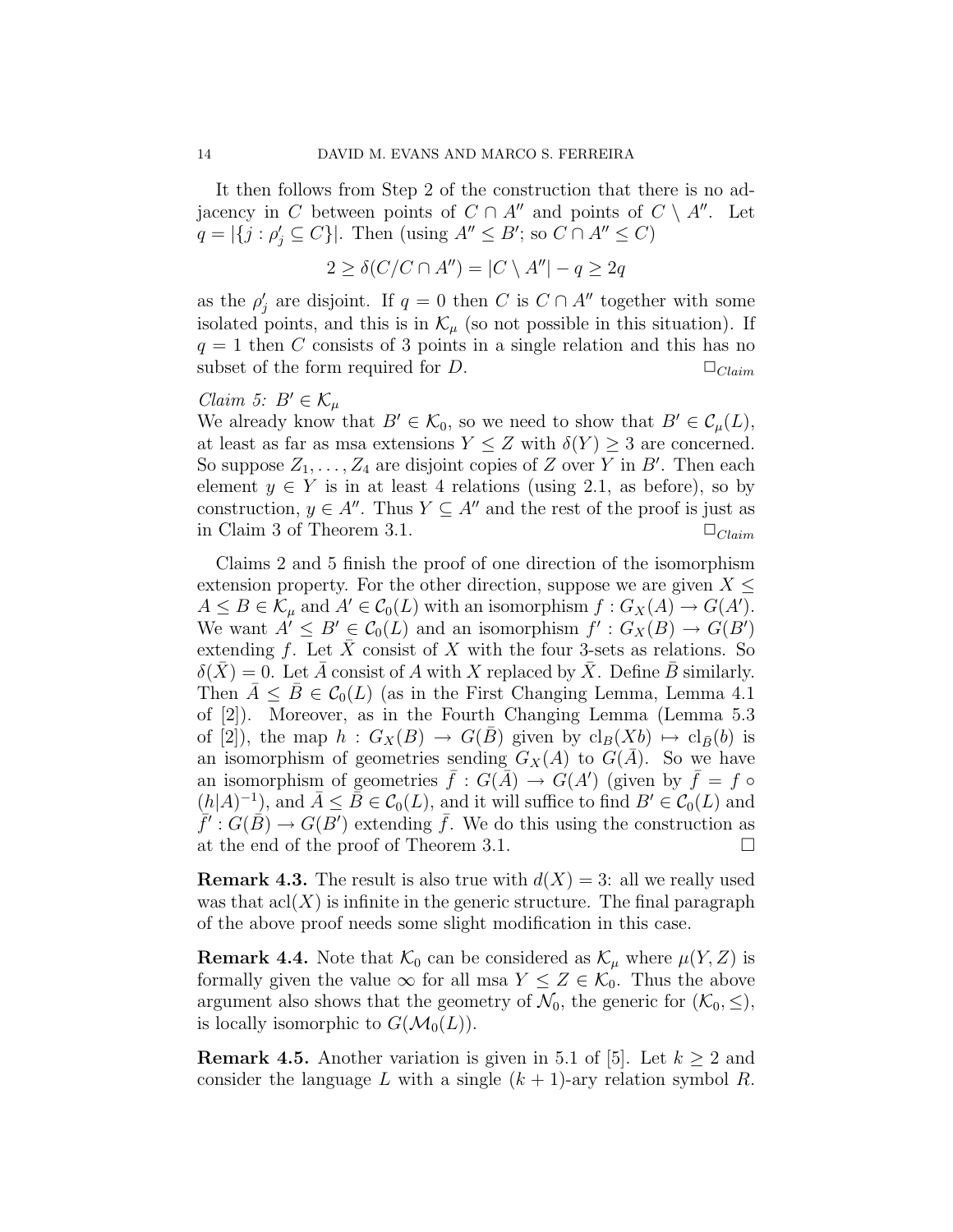Let

$$
\mathcal{C}'_0(L) = \{ A \in \mathcal{C}_0(L) : \delta(B) \ge \min(|B|, k) \ \forall B \subseteq A \}.
$$

So if  $C \subseteq A \in C'_0(L)$  and  $|C| \leq k$  then  $C \leq A$ . Hrushovski observes that  $(\mathcal{C}'_0(L), \leq)$  is a free amalgamation class and that the assumed amalgamation lemma 2.2 holds for  $(\mathcal{C}'_{\mu}, \leq)$ , for suitable  $\mu \geq 2$ . The generic structures here are strongly minimal and any k points are independent. So the geometries are again different from that of  $\mathcal{M}_0(L)$ . However, they are again locally isomorphic. To see this we proceed as in Theorem 4.2, but take  $X$  to be a set of size k. The construction and proof are essentially the same as before, except for in Claim 4 where to show that  $B' \in C'_0(L)$  we modify the argument as follows.

Suppose  $C \subseteq B'$  has  $\delta(C) < k$  and  $|C| \geq k+1$ . Then for some i we have:

$$
0\leq \delta(C\cap B'_0)<\delta(C\cap (B'_0\cup B'_i))<\delta(C)\leq k-1.
$$

So  $\delta(C \cap B'_0) \leq k-3$  and therefore  $|C \cap B'_0| \leq k-3$ . Then by construction there is no adjacency in C between points of  $C \cap A^{\prime\prime}$  and points of  $C \setminus A''$ . So (with q as before):

$$
k - 1 \ge \delta(C/C \cap A'') = |C \setminus A''| - q \ge kq.
$$

Thus  $q = 0$  and we have a contradiction.

4.2. Changing the language and predimension. Recall that the language L consists of relation symbols  $\{R_i : i \in I\}$  with  $R_i$  of arity  $n_i$  (and only finitely many symbols of each arity). Suppose that  $L_0 =$  ${R_i : I \in I_0}$  is a sublanguage with the property that for every  $i \in I$ there is  $j \in I_0$  such that  $n_i \leq n_j$ . For example, if I is finite we can take  $L_0$  to consist of a relation symbol of maximal arity in L. The following is essentially Theorem 3.1 of [2], but working with sets rather than tuples: we omit most of the details of the proof.

**Theorem 4.6.** The geometries  $G(\mathcal{M}_0(L))$  and  $G(\mathcal{M}_0(L_0))$  are isomorphic.

*Proof.* We can use the construction in Theorem 3.1 to show that  $\mathcal{C}_0(L) \rightarrow$  $\mathcal{C}_0(L_0)$  holds. In step 3 of the construction, if  $\rho_i$  is a k-set then we take  $\rho'_i$  to be a k'-set with  $k' \geq k$ : the condition on  $L_0$  allows us to do this. Claims 1 and 2 of Theorem 3.1 then go through exactly as previously. The direction  $C_0(L_0) \rightsquigarrow C_0(L)$  follows as in Theorem 3.1.

Remark 4.7. Theorem 3.1 of [2] works with a predimension of the form:

$$
\delta_{\alpha}(A) = |A| - \sum_{i \in I} \alpha_i |R_i^A|,
$$